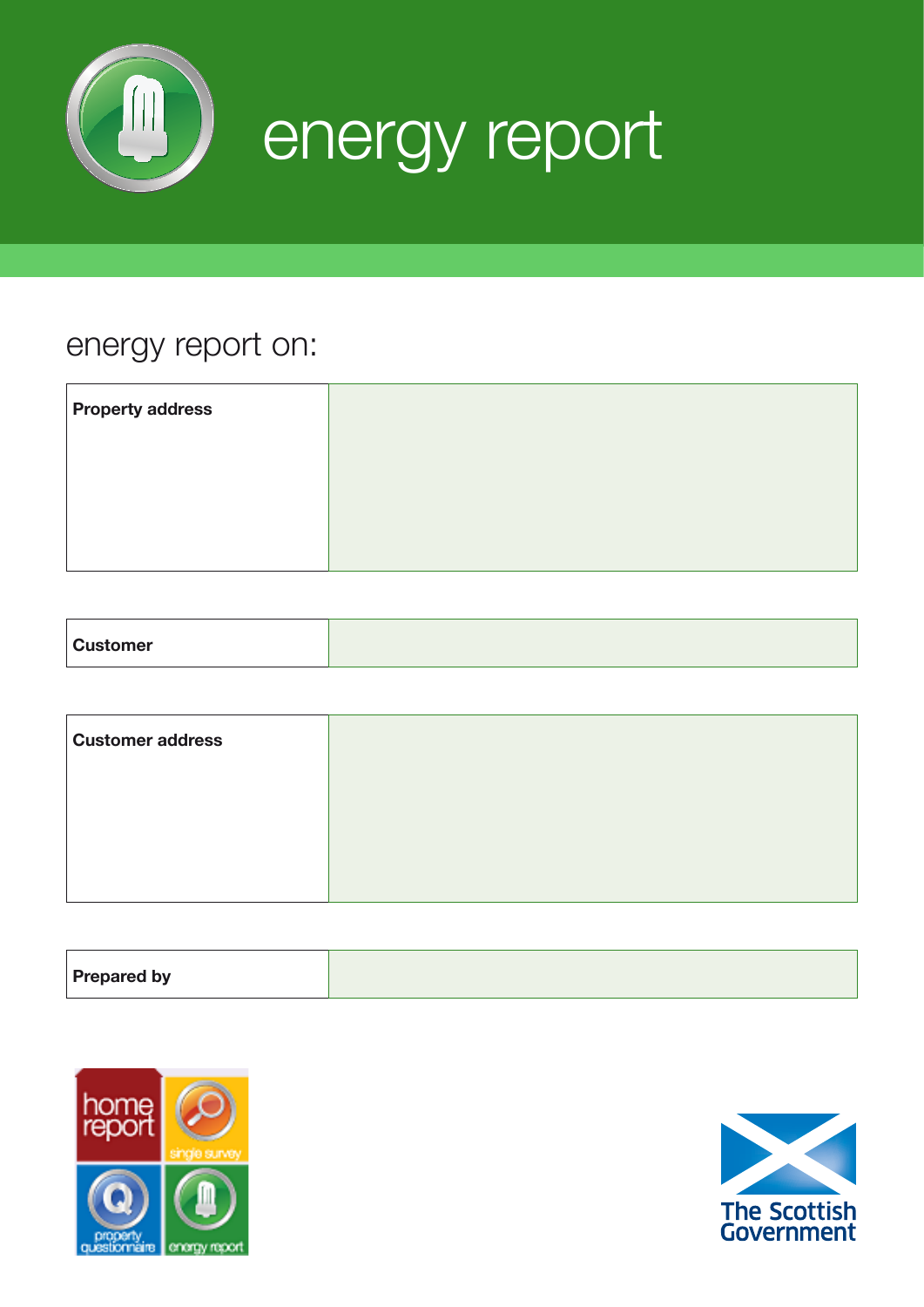## **Energy Performance Certificate**

#### **Address of dwelling and other details**

| <b>LIGTUY FUTULITIQUE UCLITICATE</b>  |                                                                                                                                                                            |                                                                                                                                                                                           |  |  |
|---------------------------------------|----------------------------------------------------------------------------------------------------------------------------------------------------------------------------|-------------------------------------------------------------------------------------------------------------------------------------------------------------------------------------------|--|--|
| Address of dwelling and other details |                                                                                                                                                                            |                                                                                                                                                                                           |  |  |
| 10 High Street<br>Anytown<br>X1 4ZZ   | Dwelling type:<br>Name of protocol organisation:<br>Membership number:<br>Date of certificate:<br>Reference number:<br>Total floor area:<br>Main type of heating and fuel: | Semi-detached house<br>[protocol organisation]<br>[membership number]<br>08 January 2008<br>0000-0000-0000-0000-0000<br>$148 \text{ m}^2$<br>Ground source heat pump, radiators, electric |  |  |

#### **This dwelling's performance ratings**

This dwelling has been assessed using the RdSAP 2005 methodology. Its performance is rated in terms of the energy use per square metre of floor area, energy efficiency based on fuel costs and environmental impact based on carbon dioxide (CO<sub>2</sub>) emissions. CO<sub>2</sub> is a greenhouse gas that contributes to climate change.



The energy efficiency rating is a measure of the overall efficiency of a home. The higher the rating the more energy efficient the home is and the lower the fuel bills are likely to be.

#### **Environmental Impact (CO2) Rating**



The environmental impact rating is a measure of a home's impact on the environment in terms of carbon dioxide  $(CO<sub>2</sub>)$  emissions. The higher the rating the less impact it has on the environment.

Approximate current energy use per square metre of floor area: 333 kWh/m² per year

Approximate current  $CO<sub>2</sub>$  emissions: 50 kg/m<sup>2</sup> per year

#### **Cost effective improvements**

Below is a list of lower cost measures that will raise the energy performance of the dwelling to the potential indicated in the tables above. Higher cost measures could also be considered and these are recommended in the attached energy report.

- 1 Increase loft insulation to 250 mm
- 2 Cavity wall insulation
- 4 Draughtproof single-glazed windows
- 5 Low energy lighting for all fixed outlets
- 3 Insulate hot water cylinder with 160 mm jacket
	- *A full energy report is appended to this certificate*



Remember to look for the energy saving recommended logo when buying energy-efficient products. It's a quick and easy way to identify the most energy-efficient products on the market.

For advice on how to take action and to find out about offers available to help make your home more energy efficient, call **0800 512 012** or visit **www.energysavingtrust.org.uk/myhome**

**N.B. THIS CERTIFICATE MUST BE AFFIXED TO THE DWELLING AND NOT BE REMOVED UNLESS IT IS REPLACED WITH AN UPDATED VERSION** Page 1 of 6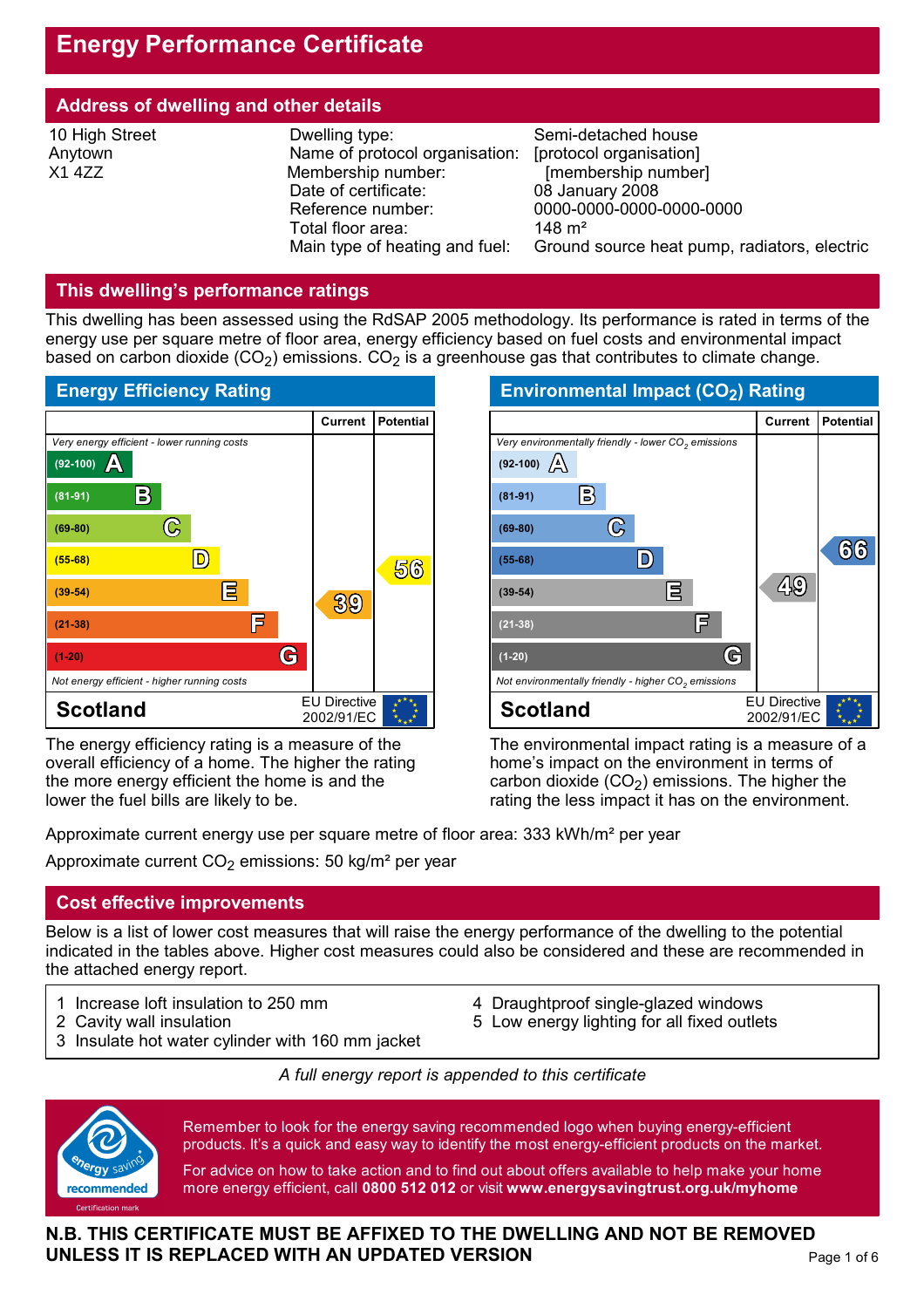### **Energy Report**

The Energy Performance Certificate and Energy Report for this dwelling were produced following an energy assessment undertaken by a member of [protocol organisation]. This is an organisation which has entered into a protocol agreement with the Scottish Building Standards Agency. The certificate has been produced under the Building (Scotland) Amendment Regulations 2006 and a copy of the certificate and this energy report have been lodged on a national register.

| Assessor's name:           | [assessor name]     |
|----------------------------|---------------------|
| Company name/trading name: | [company name]      |
| Address:                   | [company address]   |
|                            | [address continued] |
| Phone number:              | [phone]             |
| Fax number:                | [ <i>f</i> ax]      |
| E-mail address:            | [e-mail]            |
| Related party disclosure:  | [disclosure]        |

#### **Estimated energy use, carbon dioxide (CO2) emissions and fuel costs of this home**

|                          | Current                         | <b>Potential</b>                |
|--------------------------|---------------------------------|---------------------------------|
| Energy use               | 333 kWh/m <sup>2</sup> per year | 219 kWh/m <sup>2</sup> per year |
| Carbon dioxide emissions | 7.4 tonnes per year             | 4.9 tonnes per year             |
| Lighting                 | £89 per year                    | £71 per year                    |
| Heating                  | £933 per year                   | £721 per year                   |
| Hot water                | £343 per year                   | £167 per year                   |

Based on standardised assumptions about occupancy, heating patterns and geographical location, the above table provides an indication of how much it will cost to provide lighting, heating and hot water to this home. The fuel costs only take into account the cost of fuel and not any associated service, maintenance or safety inspection. This certificate has been provided for comparative purposes only and enables one home to be compared with another. Always check the date the certificate was issued, because fuel prices can increase over time and energy saving recommendations will evolve.

#### **About the building's performance ratings**

The ratings on the certificate provide a measure of the building's overall energy efficiency and its environmental impact, calculated in accordance with a national methodology that takes into account factors such as insulation, heating and hot water systems, ventilation and fuels used.

Not all buildings are used in the same way, so energy ratings use 'standard occupancy' assumptions which may be different from the specific way you use your home.

Buildings that are more energy efficient use less energy, save money and help protect the environment. A building with a rating of 100 would cost almost nothing to heat and light and would cause almost no carbon emissions. The potential ratings in the certificate describe how close this building could get to 100 if all the cost effective recommended improvements were implemented.

#### **About the impact of buildings on the environment**

One of the biggest contributors to global warming is carbon dioxide. The way we use energy in buildings causes emissions of carbon. The energy we use for heating, lighting and power in homes produces over a quarter of the UK's carbon dioxide emissions and other buildings produce a further one-sixth.

The average household causes about 6 tonnes of carbon dioxide every year. Adopting the recommendations in this report can reduce emissions and protect the environment. You could reduce emissions even more by switching to renewable energy sources. In addition there are many simple everyday measures that will save money, improve comfort and reduce the impact on the environment. Some examples are given at the end of this report.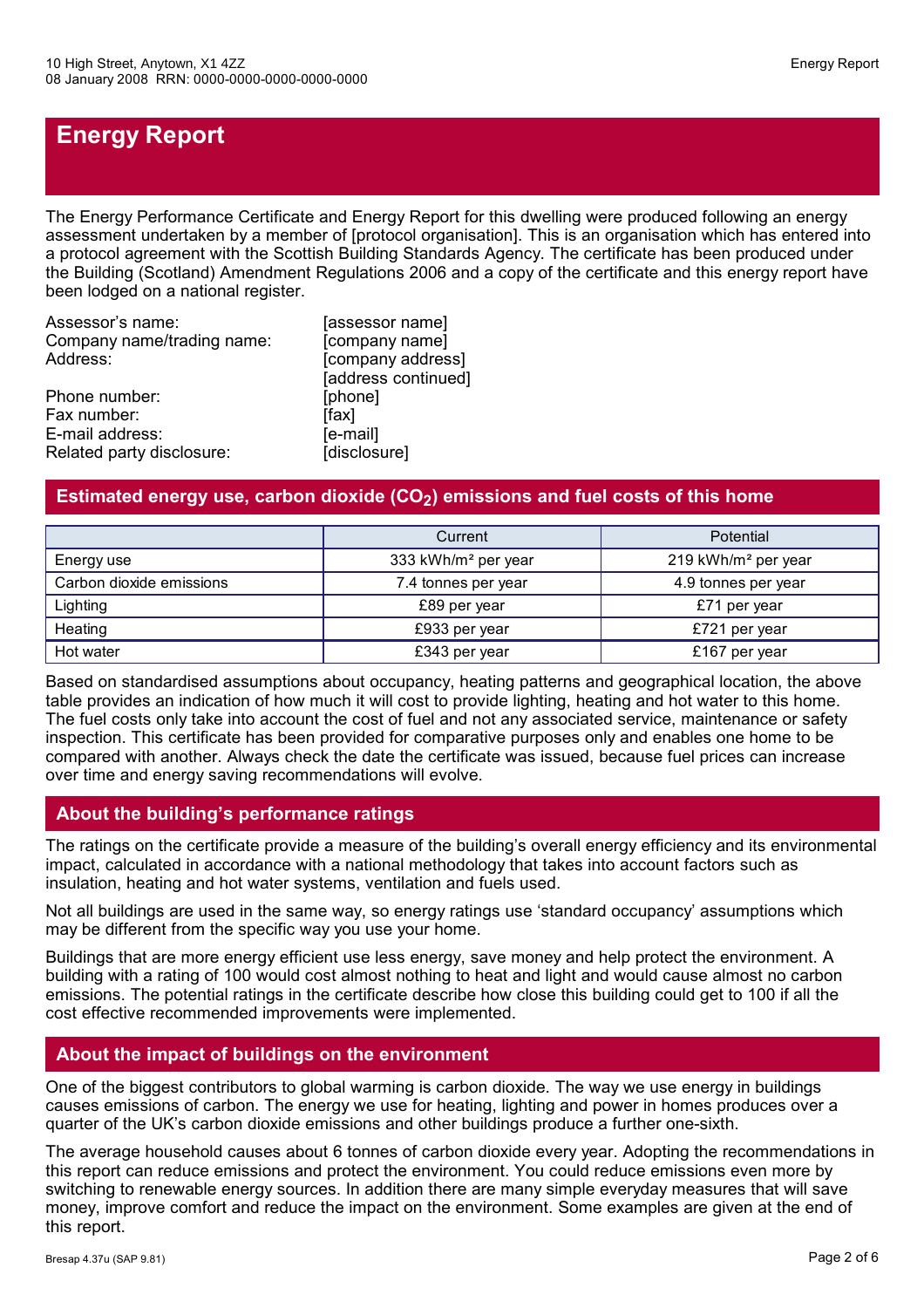#### **Summary of this home's energy performance related features**

The following is an assessment of the key individual elements that have an impact on this home's performance rating. Each element is assessed against the following scale: Very poor / Poor / Average / Good / Very good.

| Element                                                |                                                     | Current performance |               |
|--------------------------------------------------------|-----------------------------------------------------|---------------------|---------------|
|                                                        | Description                                         |                     | Environmental |
| Walls                                                  | Cavity wall, as built, partial insulation (assumed) | Average             | Average       |
| Roof                                                   | Pitched, 50 mm loft insulation                      | Poor                | Poor          |
| Floor                                                  | Solid, no insulation (assumed)                      |                     |               |
| Windows                                                | Partial double glazing                              | Poor                | Poor          |
| Main heating                                           | Ground source heat pump, radiators, electric        | Average             | Very good     |
| Main heating controls                                  | Programmer and room thermostat                      | Poor                | Poor          |
| Secondary heating                                      | Portable electric heaters                           |                     |               |
| Hot water                                              | From main system, no cylinderstat                   | Average             | Average       |
| Lighting                                               | Low energy lighting in 75% of fixed outlets         | Very good           | Very good     |
| Current energy efficiency rating                       |                                                     | E 39                |               |
| Current environmental impact (CO <sub>2</sub> ) rating |                                                     |                     | E 49          |

#### **Low and zero carbon energy sources**

These are sources of energy (producing or providing electricity or hot water) which emit little or no carbon dioxide into the atmosphere. The following are provided for this home:

• Ground source heat pump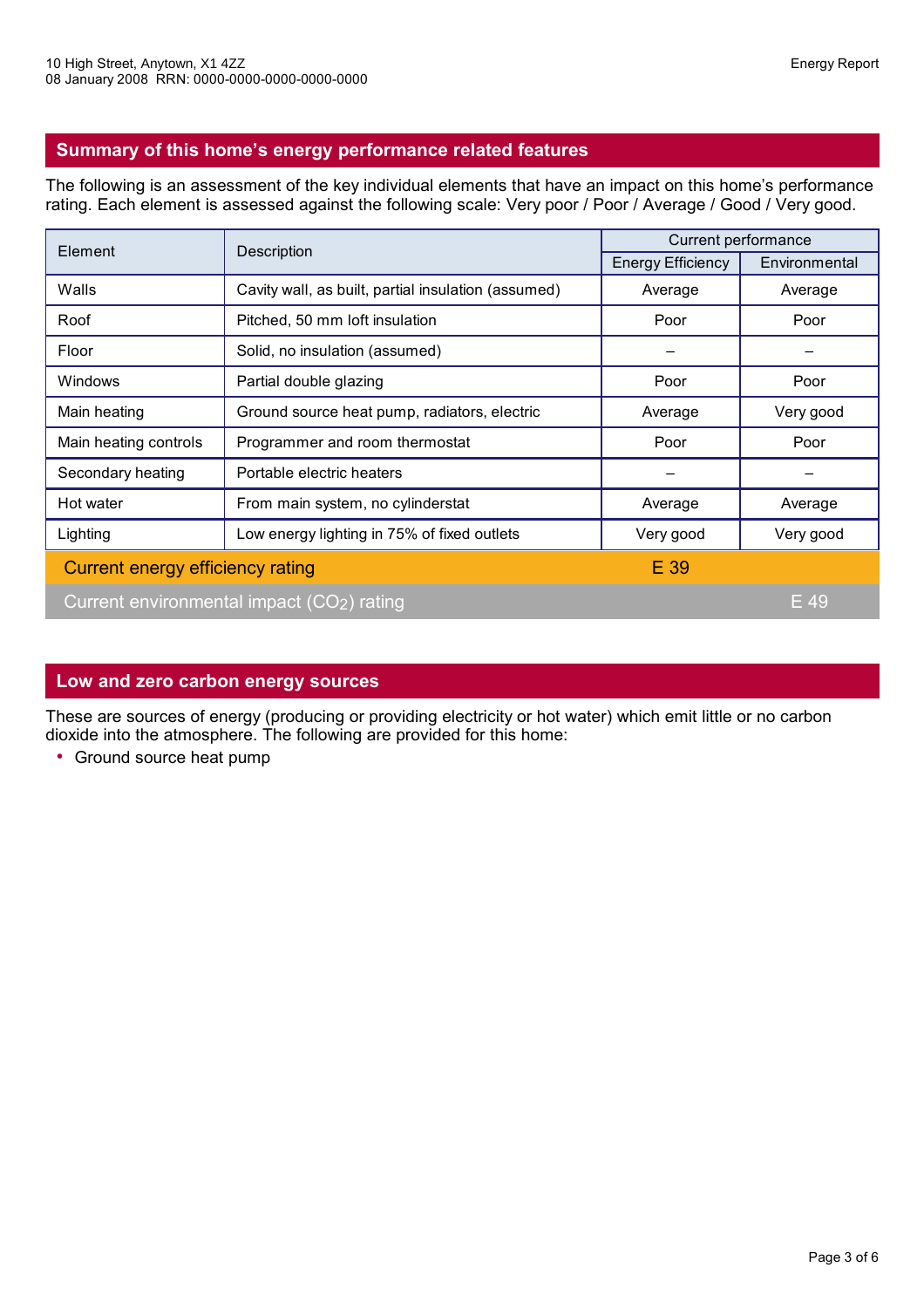#### **Recommended measures to improve this home's energy performance**

The measures below are cost effective. The performance ratings after improvement listed below are cumulative, that is they assume the improvements have been installed in the order that they appear in the table. However you should check the conditions in any covenants, warranties or sale contracts, and whether any legal permissions are required such as a building warrant, planning consent or listed building restrictions.

|                                                          | <b>Typical savings</b><br>per year | Performance ratings after improvement |                      |  |
|----------------------------------------------------------|------------------------------------|---------------------------------------|----------------------|--|
| Lower cost measures (up to £500)                         |                                    | Energy efficiency                     | Environmental impact |  |
| 1 Increase loft insulation to 250 mm                     | £93                                | E 42                                  | E 52                 |  |
| 2 Cavity wall insulation                                 | £182                               | E 50                                  | D 57                 |  |
| 3 Insulate hot water<br>cylinder with 160 mm jacket      | £96                                | D 55                                  | D 65                 |  |
| 4 Draughtproof single-glazed windows                     | £22                                | D 56                                  | D 66                 |  |
| 5 Low energy lighting for all fixed outlets              | £13                                | D 56                                  | D 66                 |  |
| Sub-total                                                | £406                               |                                       |                      |  |
| Higher cost measures (over £500)                         |                                    |                                       |                      |  |
| Time and temperature zone control<br>6                   | £83                                | D 60                                  | C 69                 |  |
| Total                                                    | £489                               |                                       |                      |  |
| Potential energy efficiency rating                       |                                    | D 60                                  |                      |  |
| Potential environmental impact (CO <sub>2</sub> ) rating |                                    |                                       | C 69                 |  |

#### **Further measures to achieve even higher standards**

The further measures listed below should be considered in addition to those already specified if aiming for the highest possible standards for this home. Some of these measures may be cost-effective when other building work is being carried out such as an alteration, extension or repair. Also they may become cost-effective in the future depending on changes in technology costs and fuel prices. However you should check the conditions in any covenants, warranties or sale contracts, and whether any legal permissions are required such as a building warrant, planning consent or listed building restrictions.

| 7 Solar water heating                                   | £25 | D 61 | C 70 |
|---------------------------------------------------------|-----|------|------|
| 8 Solar photovoltaic<br>panels, 25% of roof area        | £78 | D 64 | C 74 |
| <b>Enhanced energy efficiency rating</b><br>D 64        |     |      |      |
| Enhanced environmental impact (CO <sub>2</sub> ) rating |     |      | C 74 |

Improvements to the energy efficiency and environmental impact ratings will usually be in step with each other. However, they can sometimes diverge because reduced energy costs are not always accompanied by a reduction in carbon dioxide  $(CO<sub>2</sub>)$  emissions.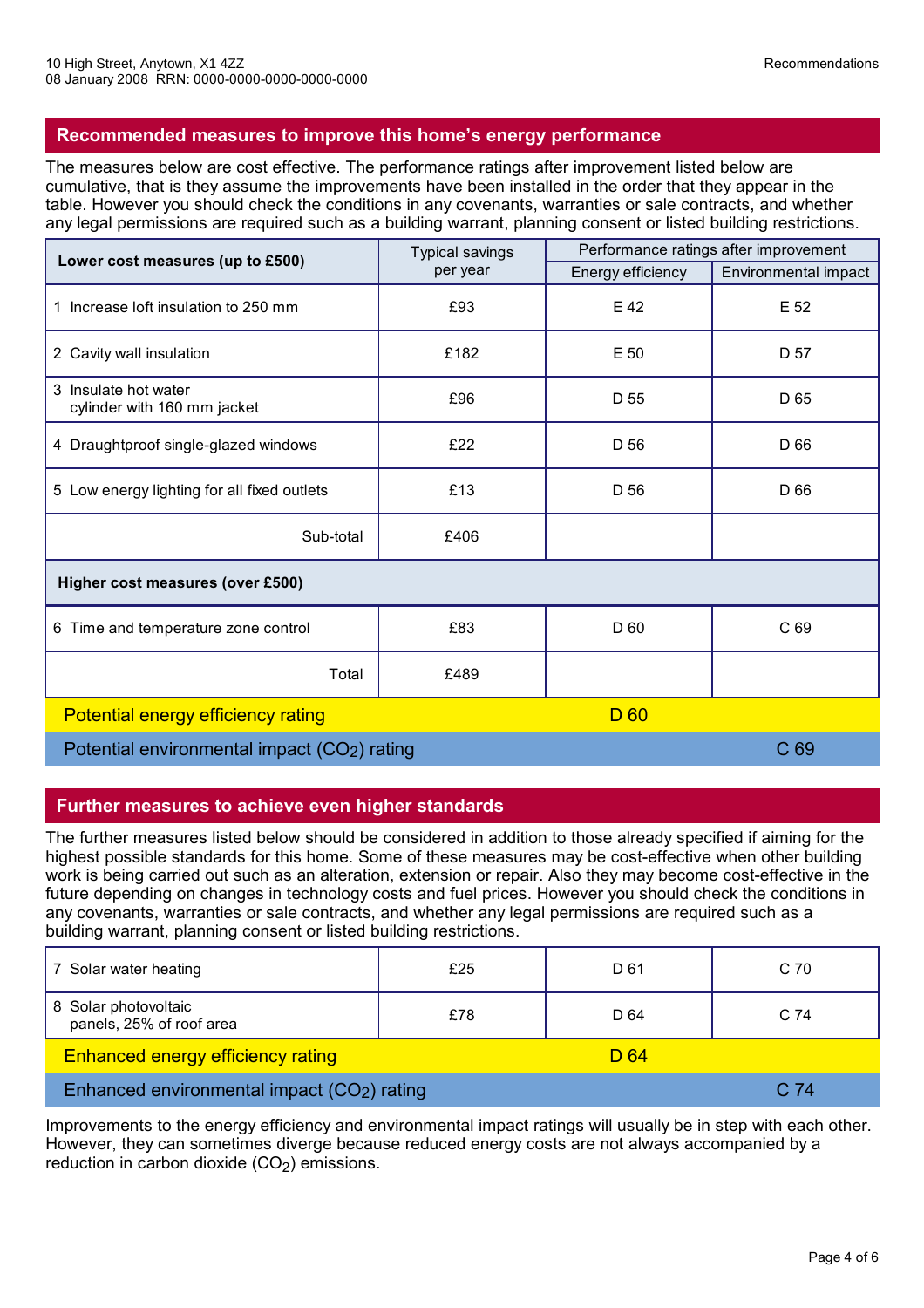#### **About the cost effective measures to improve this home's performance ratings**

#### **Lower cost measures (typically up to £500 each)**

These measures are relatively inexpensive to install and are worth tackling first. Some of them may be installed as DIY projects. DIY is not always straightforward, and sometimes there are health and safety risks, so take advice before carrying out DIY improvements.

#### **1 Loft insulation**

Loft Insulation laid in the loft space or between roof rafters to a depth of at least 250 mm will significantly reduce heat loss through the roof; this will improve the levels of comfort, reduce energy use and lower fuel bills. Insulation should not be placed below any cold water storage tank, any such tank should also be insulated on its sides and top, and there should be boarding on battens over the insulation to provide safe access between the loft hatch and the cold water tank. The insulation can be installed by professional contractors but also by a capable DIY enthusiast. Loose granules may be used instead of insulation quilt; this form of loft insulation can be blown into place and can be useful where access is difficult. The loft space must have adequate ventilation to prevent dampness; seek advice about this if unsure. It should be noted that building standards may apply to this work.

#### **2 Cavity wall insulation**

Cavity wall insulation, to fill the gap between the inner and outer layers of external walls with an insulating material, reduces heat loss. The insulation material is pumped into the gap through small holes that are drilled into the outer walls, and the holes are made good afterwards. As specialist machinery is used to fill the cavity, a professional installation company should carry out this work, and they should carry out a thorough survey before commencing work to be sure that this type of insulation is right for this home and its exposure. They should also provide a guarantee for the work and handle any building standards issues. Further information can be obtained from the National Insulation Association.

#### **3 Hot water cylinder insulation**

Installing a 160 mm thick cylinder jacket around the hot water cylinder will help to maintain the water at the required temperature; this will reduce the amount of energy used and lower fuel bills. A cylinder jacket is a layer of insulation that is fitted around the hot water cylinder. A jacket 160 mm thick (or two 80 mm jackets) would be best dependent upon space limitations but an 80 mm jacket, would be a significant improvement if there are space limitations. The jacket should be fitted over any thermostat clamped to the cylinder. Hot water pipes from the hot water cylinder should also be insulated, using pre-formed pipe insulation of up to 50 mm thickness, or to suit the space available, for as far as they can be accessed to reduce losses in summer. All these materials can be purchased from DIY stores and installed by a competent DIY enthusiast.

#### **4 Draughtproofing**

Fitting draught proofing, strips of insulation around windows and doors, will improve the comfort in the home. A contractor can be employed but draughtproofing can be installed by a competent DIY enthusiast.

#### **5 Low energy lighting**

Replacement of traditional light bulbs with energy saving recommended ones will reduce lighting costs over the lifetime of the bulb, and they last up to 12 times longer than ordinary light bulbs. Also consider selecting low energy light fittings when redecorating; contact the Lighting Association for your nearest stockist of Domestic Energy Efficient Lighting Scheme fittings.

#### **Higher cost measures (typically over £500 each)**

#### **6 Heating controls (time and temperature zone control)**

The heating system controls should be improved so that both the temperature and time of heating can be set differently in separate areas of your house; this will reduce the amount of energy used and lower fuel bills. For example, it is possible to have cooler temperatures in the bedrooms than in the living room provided internal doors are kept closed, and to have a longer heating period for the living room. Building regulations may apply to this work, so it is best to obtain advice from your local authority building standards department and from a qualified heating engineer.